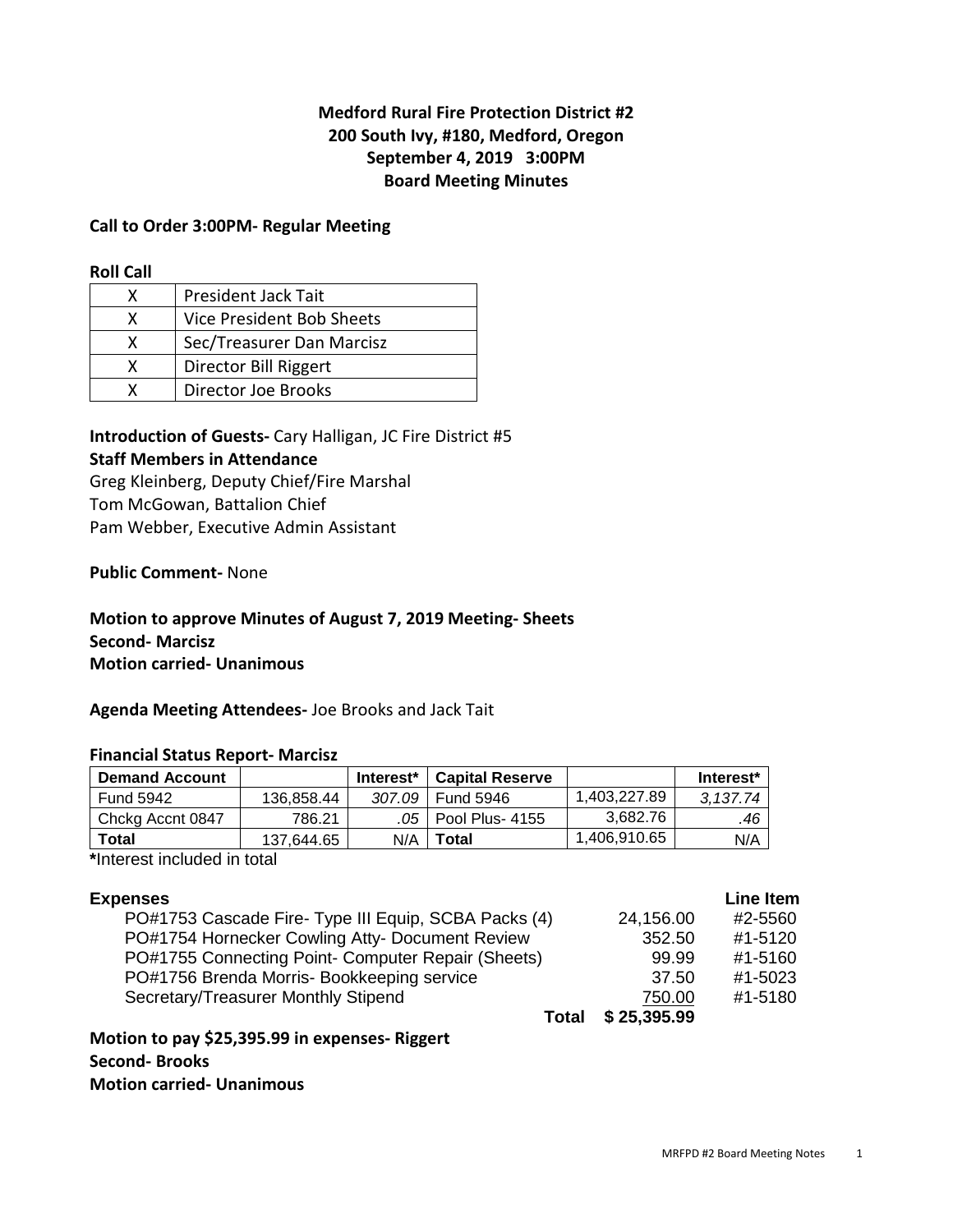# **Correspondence-**

- **Thank you card-** Marcisz read a thank you note from Mary Venekamp thanking the board and the department for the Training Building dedication ceremony.
- **Invitation-** Retirement celebration for Fire Chief Gordon Sletmoe, Oct 24, 2019, 6:00PM-9:0PM in Lebanon, OR.

# **New Business**

# **Training Building Supplementary Items List- McGowan**

McGowan asked for clarification from the directors in regard to the needs to complete the interior of the building. The directors discussed the needs to equip the Training Building. There was also a discussion regarding the means of how heavy equipment will be hoisted into the second story. Sheets suggested McGowan submit a request for a fork lift to the next budget process. Marcisz suggested a "Safety and Security" grant submission, which is due November 18, 2019. McGowan shared some of the other needs:

- Rated anchor and pulley system for repelling off building- \$3,500-6,000
- Doors to separate new facility from old facility- \$2,000-3,500
- Traction control for second floor- \$1,700-3,500
- Recessed electrical outlets- \$1,700
- Forcible entry doors- \$2,800
- Moveable walls \$7,000-11,000
- Strike plates for exterior walls (protect building from throwing ladders)- \$1,200-1,700

Sheets would like to prioritize the list. He suggested a \$5,000 commitment to the project. Marcisz will make contact with the auditor regarding the use of contingency funds for purchases such as this. There was discussion regarding the possibility of partnerships with other agencies to equip the building. McGowan will seek quotes and report at the October meeting.

**Motion to move forward with a \$5,000 matching SDAO grant application. The district agreed to be responsible for the remaining amount up to and not to exceed a total of \$7,000- Brooks Second- Sheets**

# **Motion carried- Unanimous**

# **Hose Testing Schedule- October 23-25, 2019**

Webber reported the Hose testing is scheduled to take place Oct  $23\text{-}25^{\text{th}}$  and the board can expect to see an invoice at the November meeting. This is a shared expense with the City.

# **Old Business**

# **Fall Newsletter Articles**

- Highlighting the Budget Committee Article was submitted by Marcisz
- Training Building Dedication- will be submitted by Chief
- Type III Article- Will be submitted by Keylock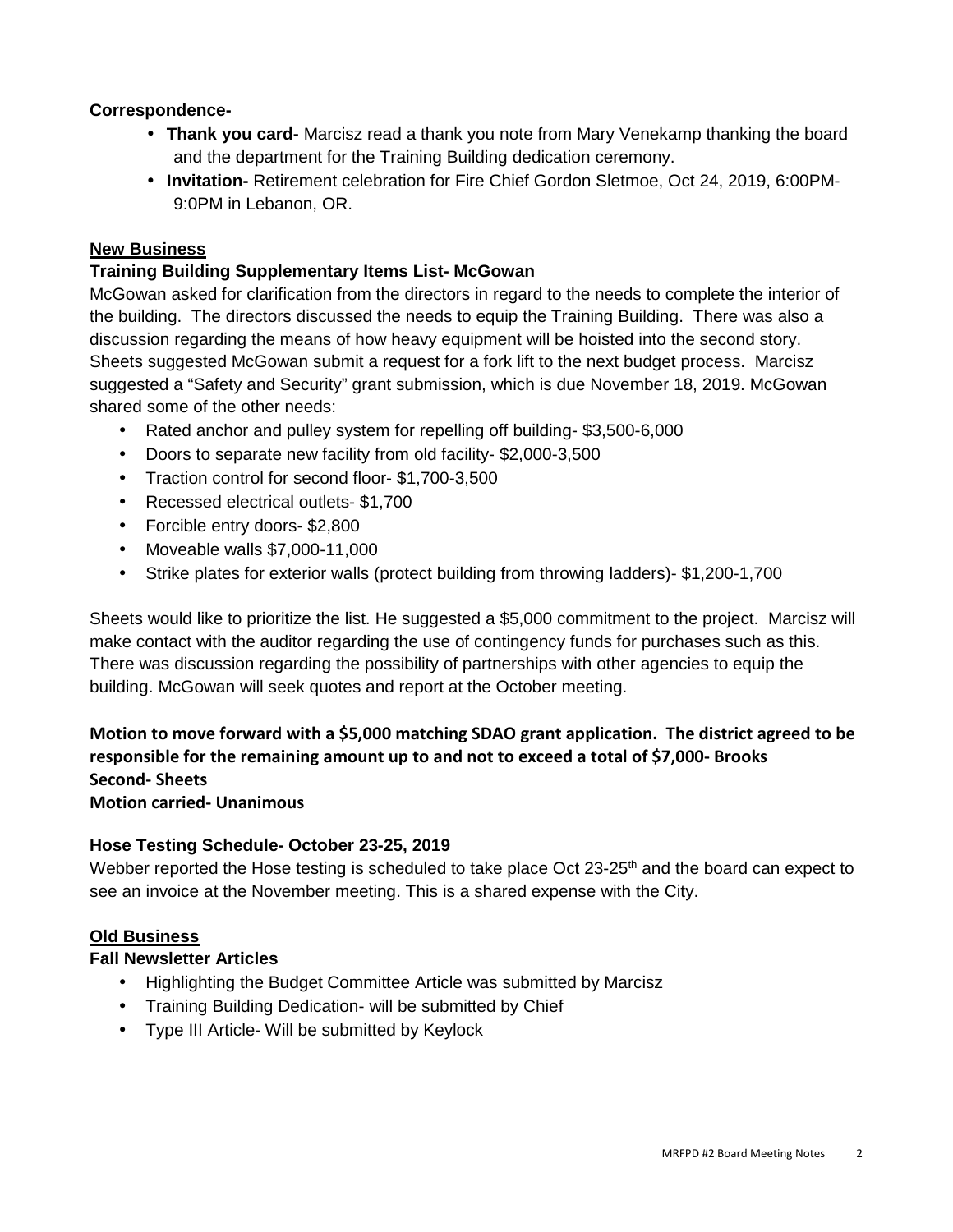# **Policy Manual- Marcisz**

- Status of Employees serving on the District Board of DirectorsA third reading was conducted and the policy is ready for submission to the Policy Manual. There was some discussion regarding the enforcement of the ordinance.
- Terms of Office- This policy was distributed for review prior to reading.
- Fiscal Policy- This policy was distributed for review. The first reading will take place at the October meeting.
- Meeting Attendance- Distributed for review
- Duties of the Board Sec/Tres- Distributed for review
- Stipend Policy Update- This policy will updated and presented for a reading at the October meeting.

# **Audit Presentation 10/2/19- Marcisz**

The auditors will present at the October meeting.

# **Fire Chief Recruitment Update- Kleinberg**

The City has received 30 applications, with 26 that met the minimum qualifications. The candidates have been instructed to respond to several supplemental questions by September 8th. Once the supplemental questions are scored, five to eight candidates will be invited to the formal interviews that will take place on October 8<sup>th</sup>. There will be an opportunity for all fire department staff to meet the candidates at a reception that will be held at Fire Station #4 on October 7, 2019, at 3:00PM.

# **SDAO Board Training Report- Marcisz**

Marcisz noted that it was a beneficial training. The group discussed how important it is to have a policy manual.

# **Staff Report**

## **Master Plan Project Update- Kleinberg**

All of the requested information is submitted to the ICMA, Center for Public Safety Management and Reporting. We are waiting for a response.

## **Status of Type III Engine- Kleinberg**

Keylock and several apparatus committee members will travel to Florida on September  $8<sup>th</sup>$  to inspect the Type III apparatus.

**Activity Reports-** Emailed to Directors and briefly reviewed at the meeting.

## **Good of the Order**

Webber reminded the directors of the September 11<sup>th</sup> Annual Ceremony that will take place Wednesday, 11:30AM at the Rogue Valley Manor.